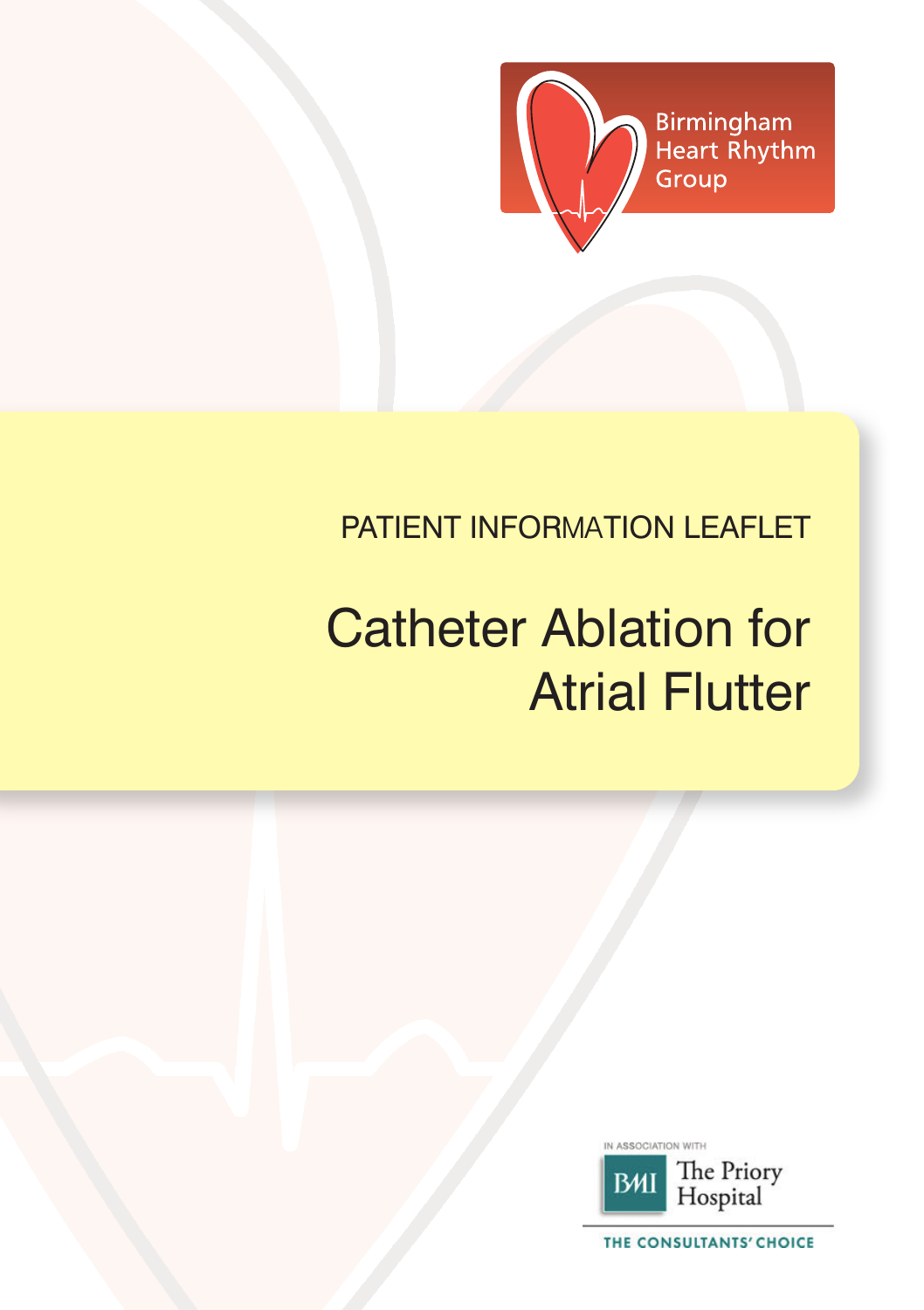# Catheter Ablation for Atrial Flutter

# About This Patient Information Leaflet



**The Heart**

This patient information leaflet is about atrial flutter, one of the main heart rhythm problems we treat with catheter ablation procedures. It is one of a series of leaflets that we have produced, written in everyday language that explains what a particular heart rhythm condition is, what its symptoms are, why it occurs and how it is treated.

This booklet has been prepared for individuals preparing to undergo one of the procedures described or for individuals looking for more information about these procedures. The information provided within this booklet does not replace the consultation that takes place between the patient and the doctor.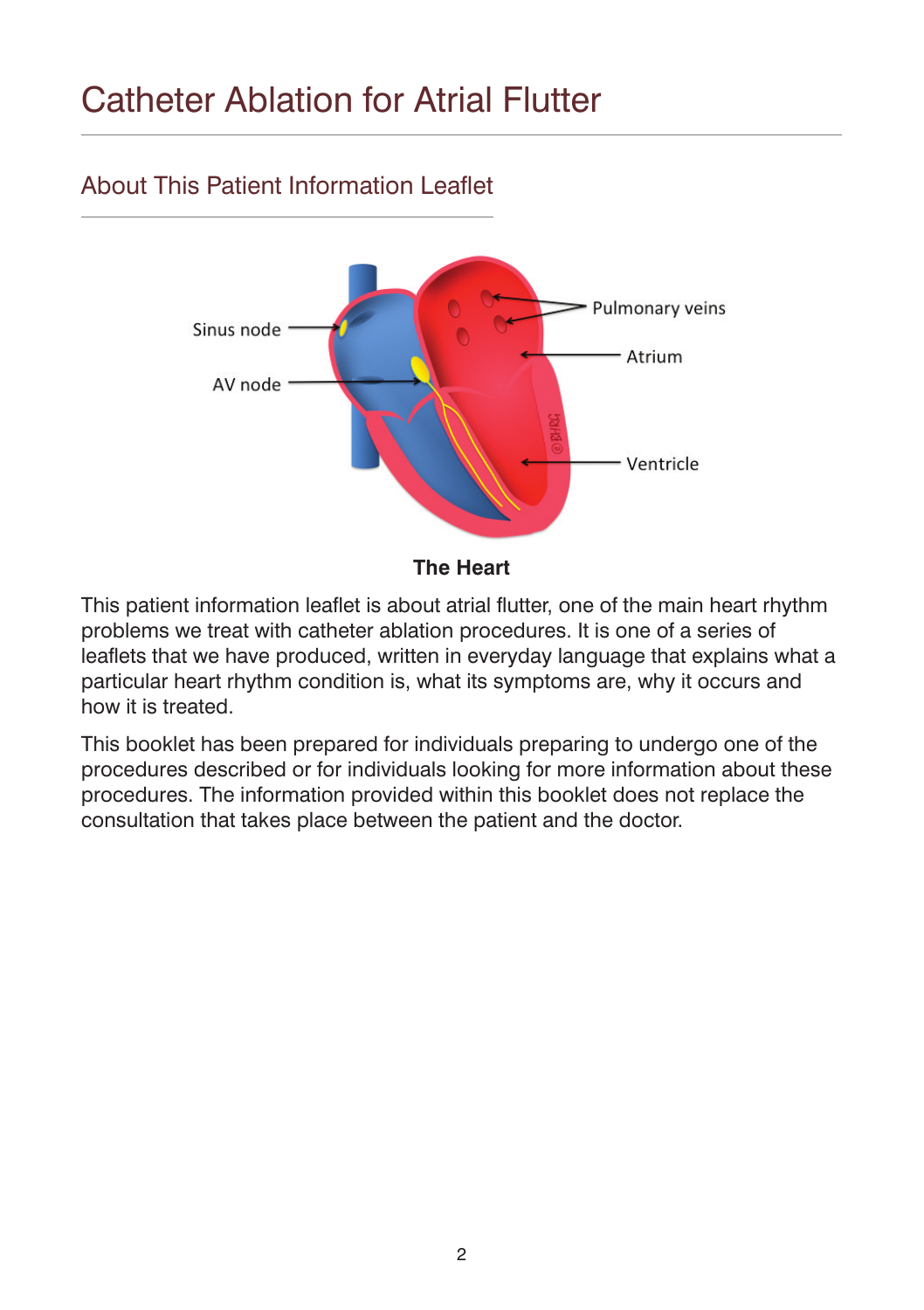# What is atrial flutter?

During normal heart rhythm the heart contracts in an organised and controlled way resulting in regular blood flow through the heart. Atrial flutter is an abnormal heart rhythm that results in the heart beating faster than normal. Atrial flutter occurs in the upper chambers of the heart (called atria). The rapid heart rate produces palpitations, breathlessness, tiredness or light-headedness. Sometimes patients do not feel these symptoms and are unaware they have this condition. Individuals can experience atrial flutter continuously or in periodic attacks lasting up to days. Atrial flutter increases the risk of having a stroke so some individuals may need to take oral anticoagulants, such as warfarin, to reduce this risk.



# Is atrial flutter dangerous?

Atrial flutter is not life threatening. Individuals may feel unwell during the attacks or may also be breathless if the atrial flutter is continuous. Patients who are older or have other medical problems such as diabetes and high blood pressure have a higher chance of developing a stroke if they have atrial flutter. Individuals with atrial flutter can also have another rhythm abnormality called atrial fibrillation (AF).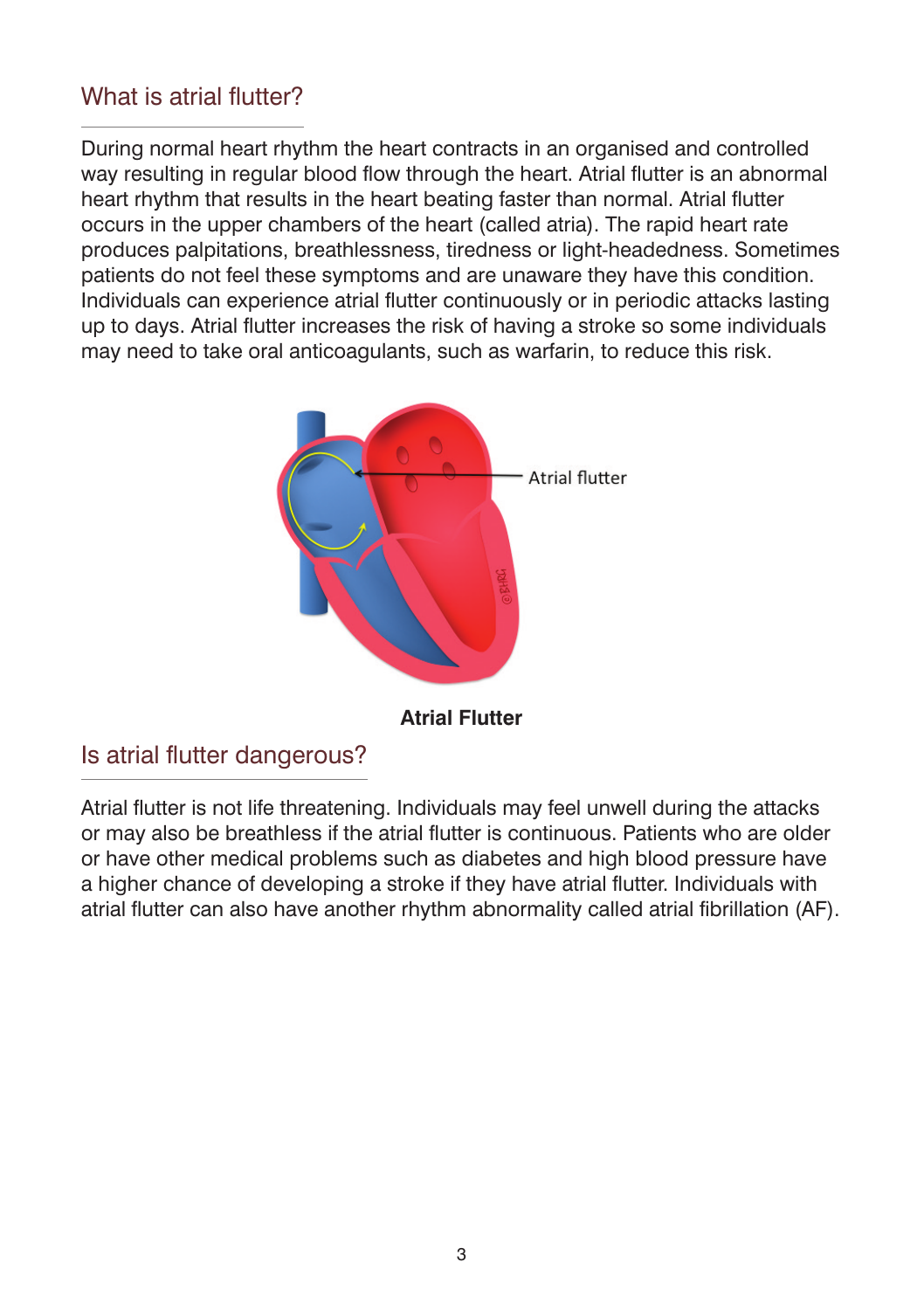# How is atrial flutter diagnosed?

Individuals with palpitations often see their doctor or attend the emergency department where they have a recording of their heart rhythm (electrocardiogram or ECG) performed during their symptoms. The ECG may show that the heart has atrial flutter. Alternatively, your doctor may have arranged for you to take a heart rhythm monitor (Holter monitor or loop recorder) home to record your palpitations. Occasionally atrial flutter is also detected during a routine medical check at your GP surgery.

# Catheter ablation for atrial flutter

### What is catheter ablation for atrial flutter?

Catheter ablation is a term that describes the process of modifying the heart muscle so that it no longer transmits electrical signals. Catheter ablation for atrial flutter is an operation on the heart that aims to stop the atrial flutter. In the majority of cases the abnormal electrical connection that needs to be ablated is found in the right atrium.

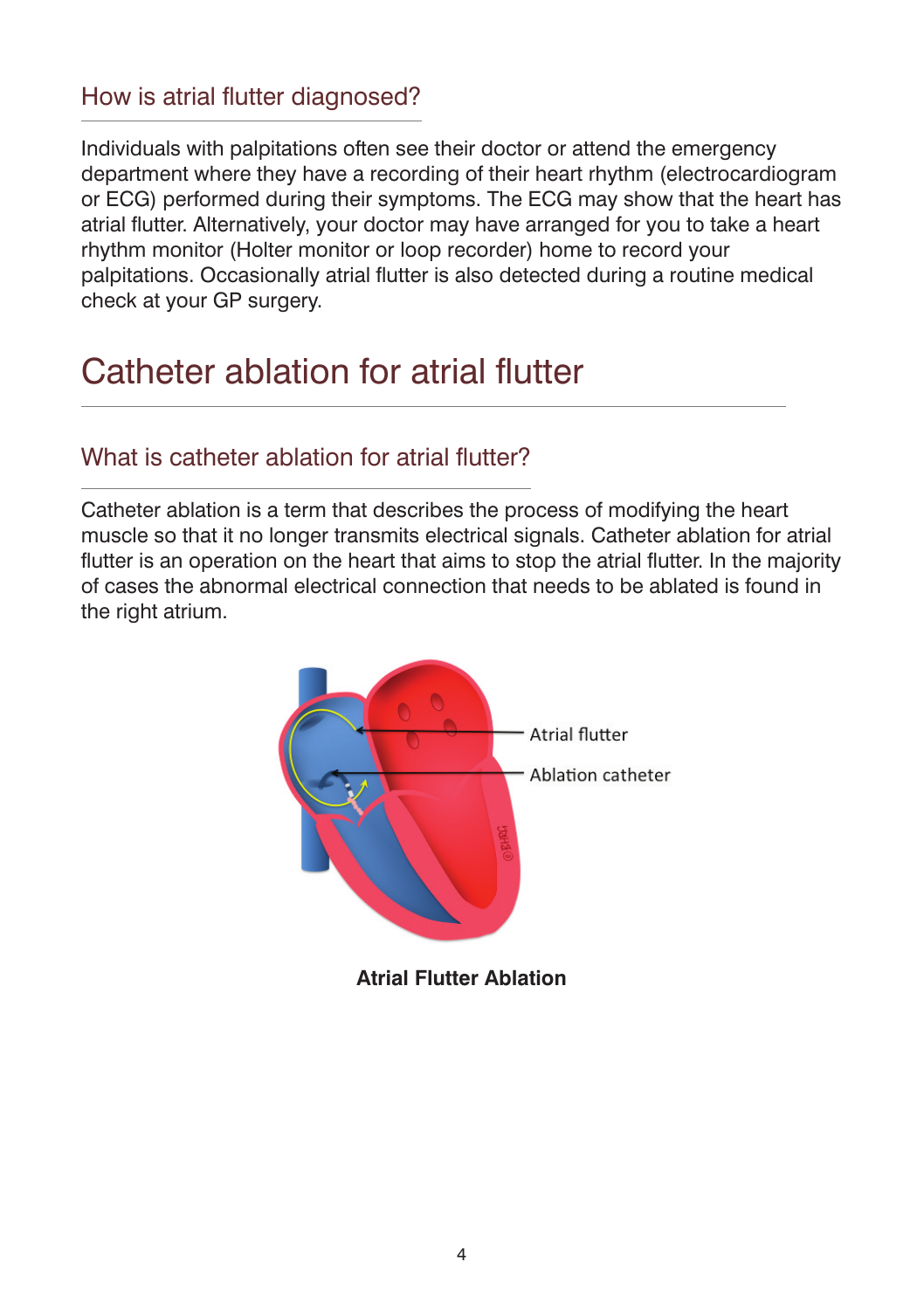# Who benefits from having catheter ablation for atrial flutter?

Individuals that suffer from the symptoms of atrial flutter can expect an improvement in their quality of life after flutter ablation. In some cases where medication is effective but produces side effects then ablation may be a better option than living with the side effects. Patients with atrial flutter who don't suffer from the symptoms are unlikely to see any benefit from ablation. At the moment there has been no conclusive research to show that performing atrial flutter ablation reduces the risk of a stroke or prolongs a person's life. It is possible that in the future research will show these added benefits to the procedure.

### How successful is catheter ablation for atrial flutter?

Atrial flutter ablation is very effective at stopping or preventing the abnormal heart rhythm from recurring. Almost 100% of patients that have the procedure will be successfully cured although about 5% may need to have the procedure repeated. Approximately 5% may require repeat procedure because the abnormal electrical connection that has been ablated has healed or the ablation may have missed a small area. Approximately 50% of individuals that have had atrial flutter successfully ablated will develop a different heart rhythm abnormality in the future called atrial fibrillation which is easier to treat than atrial flutter with medication. Atrial fibrillation can also be treated by ablation.

# What does catheter ablation for atrial flutter involve?

The procedure involves passing long fine wires (called catheters) into the heart via the blood vessels. Strong sedatives and local anaesthetic are used to make it comfortable and virtually painless. The procedure is performed as a keyhole operation through small punctures in the skin. The punctures are made in the groin. Once in the heart, the catheter ends are placed in contact with the heart muscle.

The wires are used to seek out the abnormal heart muscle that is responsible for causing the atrial flutter. The ablation energy (heat or freezing) is applied through the tip of one of the wires onto the abnormal heart muscle. This process of finding the abnormality and then delivering the energy can take anything from 1-2 hours.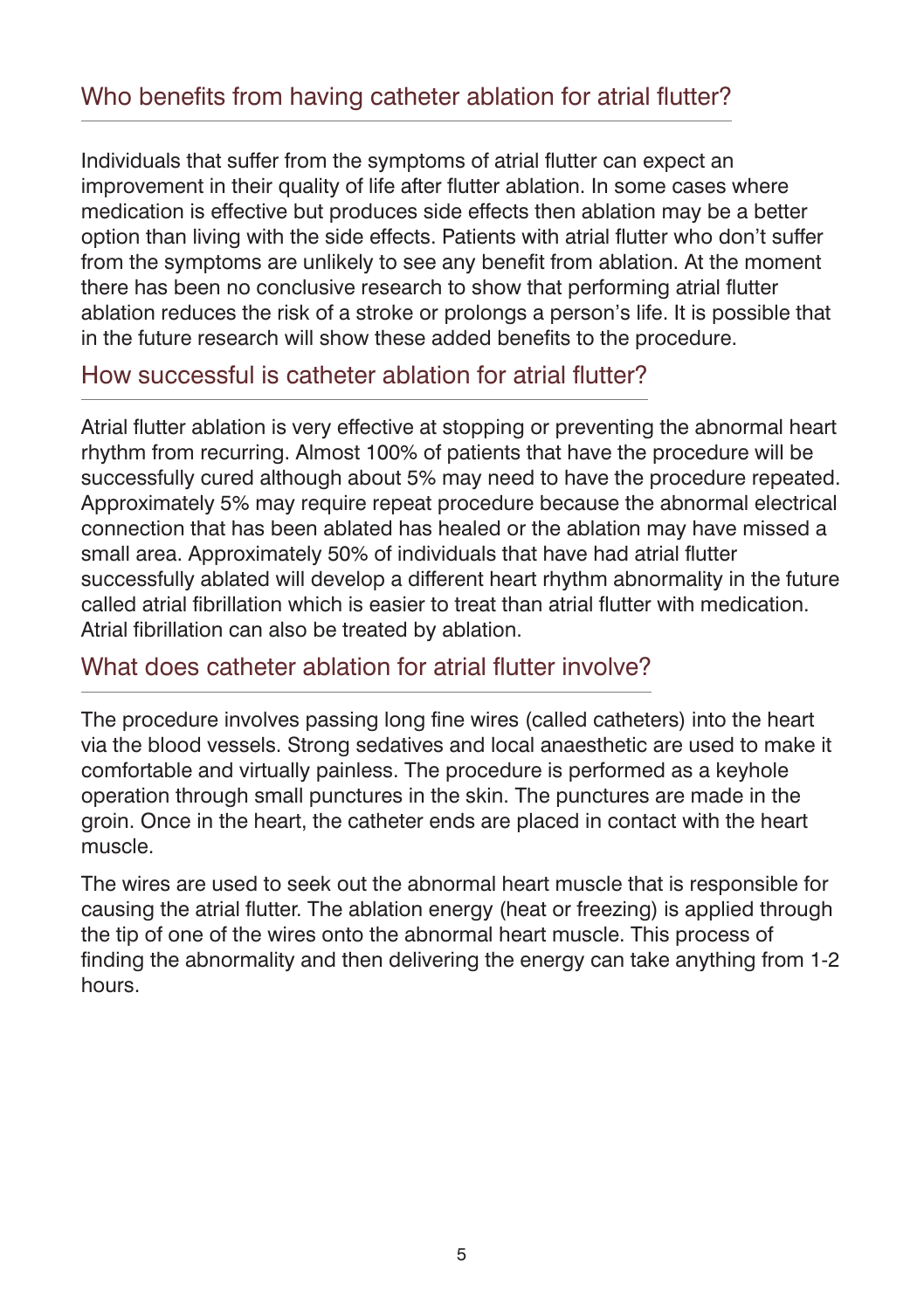# Are there any alternatives to having catheter ablation for atrial flutter?

As flutter ablation it is not able to cure all patients of their symptoms and some patients may choose not to have atrial flutter ablation, alternatives are available:

- Continuing to find a medication that is effective at controlling the atrial flutter.
- Continuing with medication that is controlling the atrial flutter but is producing side effects.
- Inserting a permanent pacemaker after catheter ablation of the AV node.
- Alternative non-medical therapies such as hypnotism or aromatherapy.

# What happens before the procedure?

Once you have decided to have catheter ablation, your cardiologist will explain the procedure to you in detail, go through the potential risks and answer all your questions. Individuals with continuous atrial flutter will need to start taking warfarin or an alternative oral anticoagulant to thin the blood. If you are not already taking an oral anticoagulant then we will ask that you commence this medication ideally 6 weeks before the procedure. Your GP or the hospital anticoagulation clinic should arrange this medication for you. As you start to take the warfarin you will have regular blood tests (called the INR) to establish what dose of warfarin you need to thin the blood adequately. Your INR level should be between 2.5 and 3.5, preferably nearer 3.5.

On the day before your procedure it is helpful if you can prepare the right groin area by carefully shaving an area of about 15cm x 15cm (6in x 6in) as in the diagram below. If you are unable to do this then we will do it either beforehand on the ward or at the time of the procedure.



**Groin Preparation**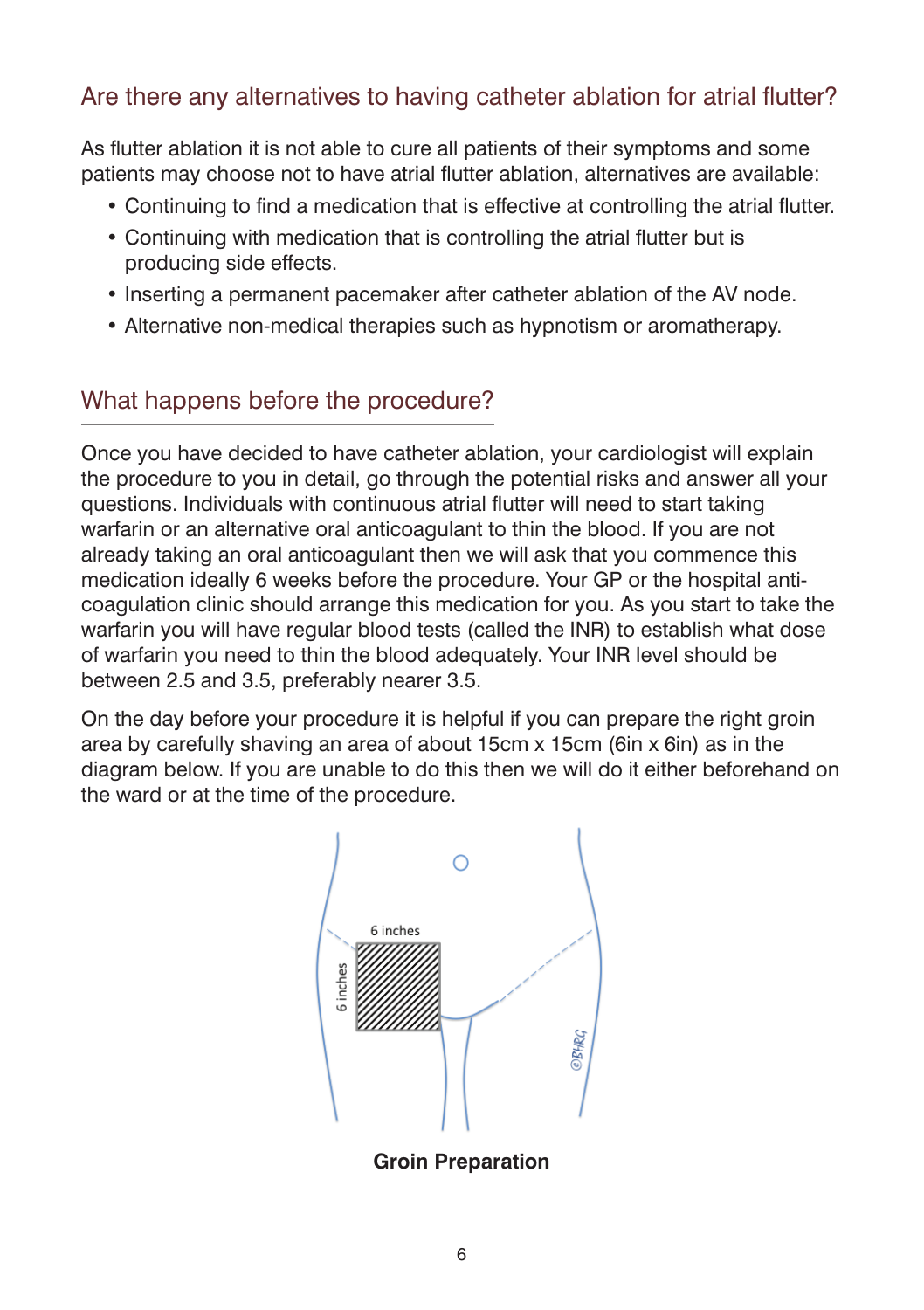If you have been taking oral anticoagulation medication then it is important that you continue to take this medication on this day at the usual time that you would be taking it. You may be nervous but try and get some good rest when you go to bed.

### What happens on the day of my procedure?

Please take your medication on the morning as you would normally at home unless we have specifically asked you not to take certain drugs. On the day of your procedure you should to go to Bournville Ward at the BMI Priory Hospital, unless your appointment letter has requested you go to a different ward. We ask you to be there between 12h00 and 14h00.

We ask you not to eat or drink for 6 hours before the procedure. We will normally ask you to stop eating and drinking from 11h00 on the day of the procedure, unless you have been instructed differently.

Once you are at your bed and changed into a hospital gown, a small cannula (or tube) will be inserted into the back of your hand or arm veins. This is used to administer the sedative and any other medication needed before, during and after the procedure. Blood for tests, including the INR, will be taken.

The ablation procedure is usually undertaken in the early evening, after 17h00. We will let you know if your procedure is scheduled for an earlier time.

# What happens at the start of my procedure?

The consultant will meet you in your room and briefly explain the procedure again. You will have the opportunity to ask any questions. Once you are satisfied we will ask you to sign the consent form. A nurse and porter will come and fetch you from the ward and either walk with you or take you on your bed to the operating room. You will notice that the theatre has large-scale X-ray equipment and many computer screens that are used for the procedure. The theatre staff will introduce themselves and help you onto the operating table. Usually a nurse, a radiographer, a cardiac physiologist and one or two doctors are present in the room with you. When you are lying down you will be attached to a heart monitoring system (ECG).

The nurse will begin to give you the pain control medication and sedation using the cannula in your arm. An oxygen mask will be placed over your mouth and nose. The skin over the top of the right leg where you shaved will be exposed and cleaned with alcohol fluid. A sheet will be draped over you which will cover you from the neck to your feet and only the small shaved area will be exposed. Local anaesthetic will be injected into your right groin as the sedative begins to take effect. The nurse will remain with you throughout the procedure ensuring that you are as comfortable as possible. You will more than likely sleep through most of the procedure following the sedation that was given to you.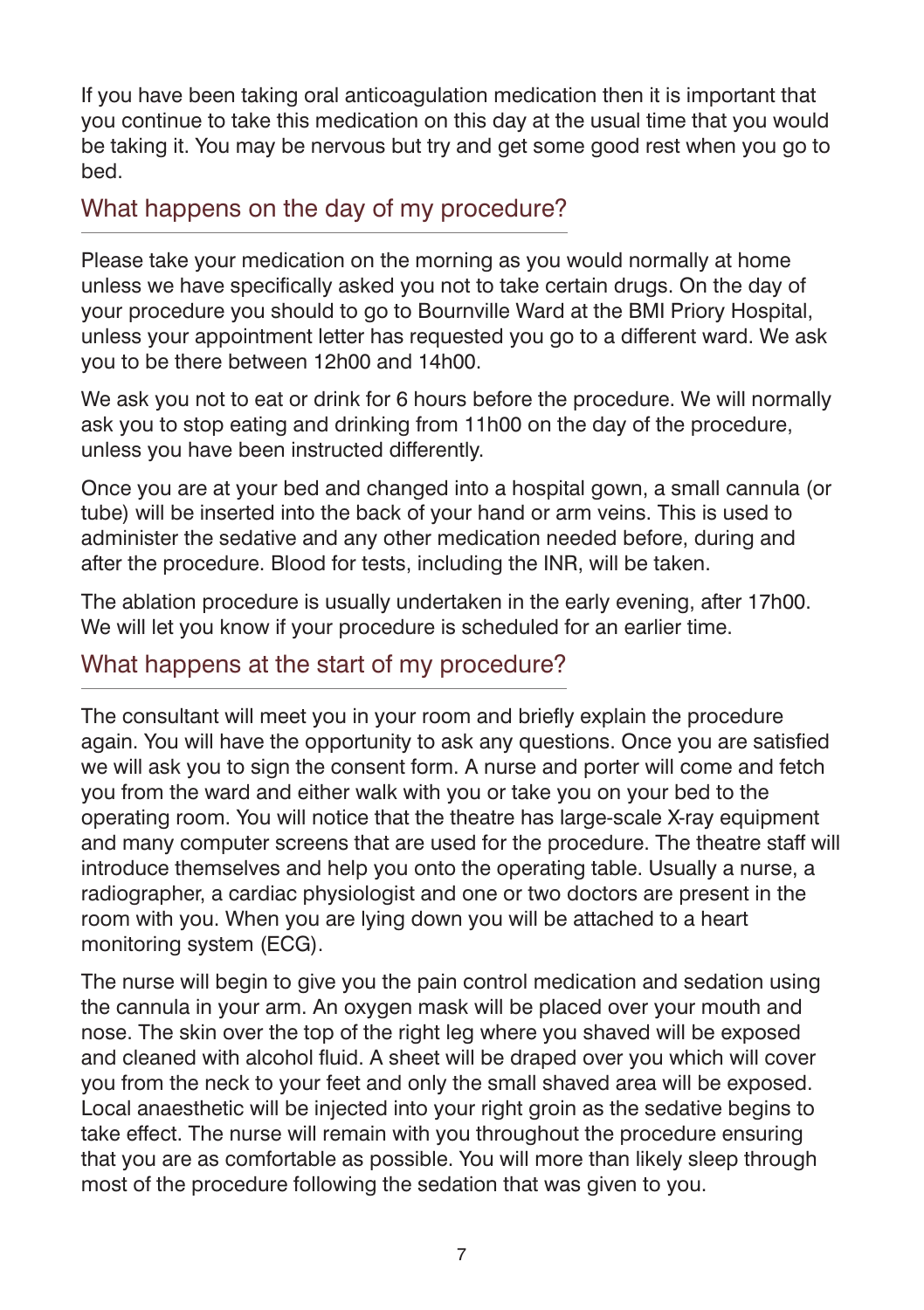Once your skin in the groin is numb, two or three tiny punctures will be made with a needle into your vein. This will allow the insertion and movement of the catheters up into the heart under x-ray guidance. When all the wires are positioned in the heart we will start to identify the abnormal heart tissue and ablate it. We will check that you are free from pain at regular intervals during the procedure.

When the ablation is complete the catheters will be withdrawn from the heart and removed from the groin. It is at this stage that you may start to wake up and feel us putting gentle pressure on the puncture sites. This is done for a few minutes to stop the bleeding. When the bleeding has stopped a small plaster will be placed on the groin. From this point onwards we ask that you lie on your back for a few hours and avoid bending your legs, particularly the right leg as the groin punctures may still bleed. We will help you move back onto your bed from the operating table by sliding you on a sheet so that you don't need to bend your leg.

# What will happen after the procedure?

You will be returned to the ward where you were admitted. It is possible that you may not remember anything from the operating room and might only wake up fully when you are back on the ward. This is normal. The person who accompanied you to the hospital can visit you as soon as you get back to the ward. You may feel sleepy for the rest of the evening as the sedative continues to wear off. We can give you more pain relief medication if you have any pain.

Once you are back on the ward you should lie on your back for 2 hours and after this, if there is no bleeding from the groin, we will allow you to sit up for a further 2 hours. If all has gone well you will be able to walk 4 hours after the procedure. You can drink water (through a straw) within the first hour after the procedure and then you can eat and have other drinks after that as long as you are not too drowsy.

During the first 4 hours after the procedure you will be attached to a heart monitor and regular checks of your blood pressure and puncture sites will be carried out. Your doctor will come and talk to you about the outcome of your procedure and check your recovery. If you have been taking oral anticoagulation medication then you will need to continue taking this in the evening after the procedure, unless you have had a bleeding complication.

The following day you may have a heart scan to check for fluid around the heart. Your doctor will advise you about your medication and answer any questions you may have about the procedure.

You will be able to go home the following evening after your procedure if you are well enough to be discharged. A discharge letter with an updated list of your medication will be given to you to take to the GP. We will give you a supply of any new medication. One of the nursing team will discuss your medication with you again before you leave. We will make arrangements for a follow up consultation.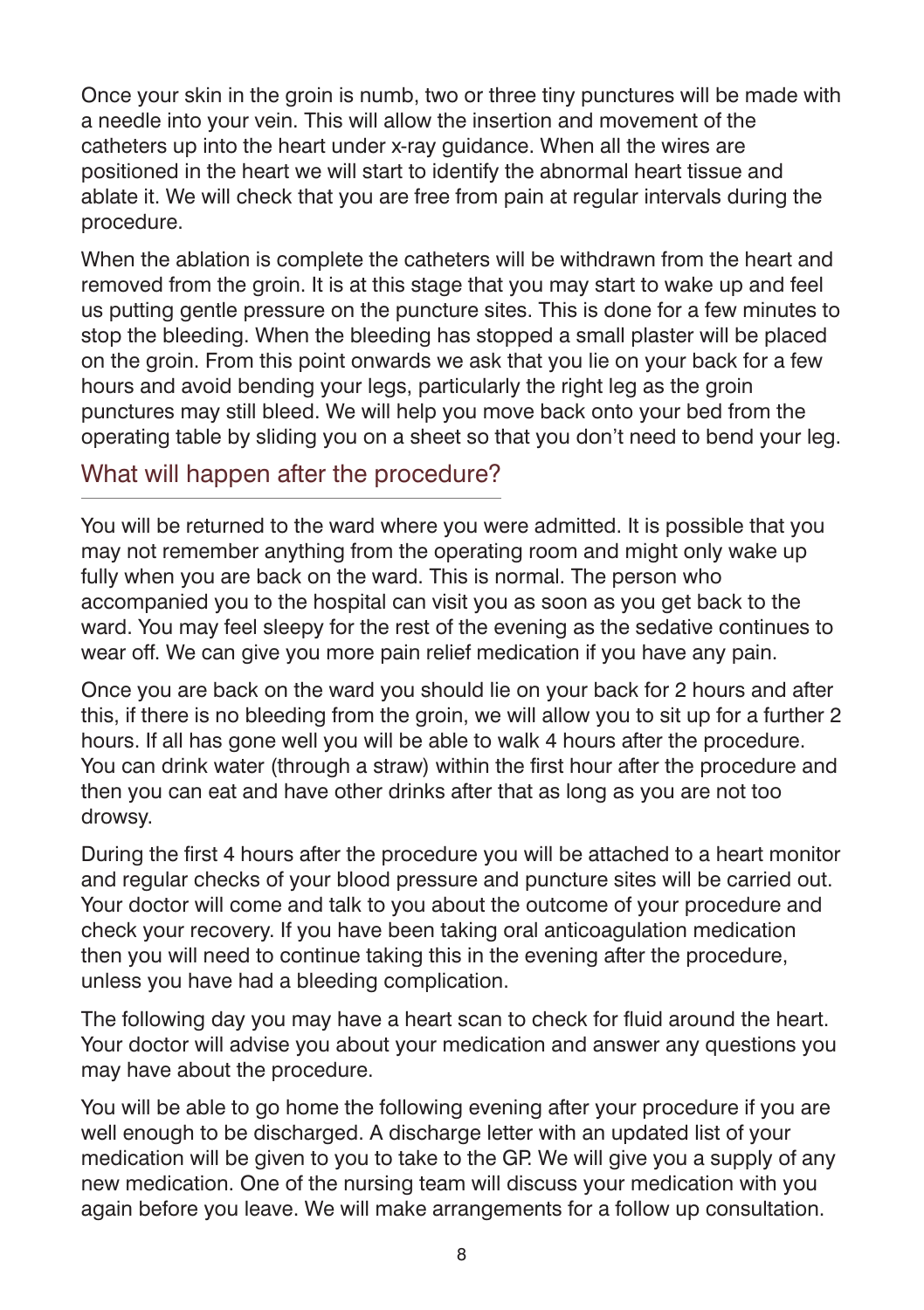# What can I expect when I go home?

# What can I do when I get home?

Once you get home you can go about your normal routine but there are a number of activities that should be avoided to allow the groin to heal.

- Avoid lifting heavy objects for 7 days.
- Avoid rigorous exercise for 5 days. We suggest walking if you wish to exercise.
- The DVLA recommends that you do not drive for 2 days.
- You should not fly within 7 days.

You can have a bath or shower the following day you get home. During this recovery period patients complain of feeling lethargic and tired. We expect that it will take up to 2 weeks to feel back to normal after the procedure.

### What if I have atrial flutter after my procedure?

The chance of the atrial flutter returning is low, about 1 in 20 (5%). The atrial flutter returns because the heart muscle that has been ablated has healed itself or because a part of the abnormal heart muscle was overlooked at the time of the procedure.

The procedure can be repeated if the flutter returns. The repeat procedure is usually shorter as the doctor will already have a clear knowledge of where the problem is. If your symptoms return then you can inform your GP or your local cardiologist and they will refer you back to us. It would be helpful but not essential to get an ECG whilst you are having symptoms of atrial flutter and to bring it along to the consultation. In the meantime, the medication that you were taking before the procedure to control the atrial flutter can be restarted while you are waiting for the consultation.

# What symptoms should make me seek urgent medical help?

If you experience any of the following and this is of concern to you, then we urge you to contact your local hospital or GP:

- Increased swelling, pain or bleeding from the groin
- Increased shortness of breath
- Severe chest pain

If these occur you may need to be admitted to hospital for tests and observation. Your local hospital or GP should be able to deal with these in the first instance. If you get admitted to another hospital we would be very happy to give any advice to the doctors that are treating you at the time and we encourage them to contact our team to let us know what has happened to you.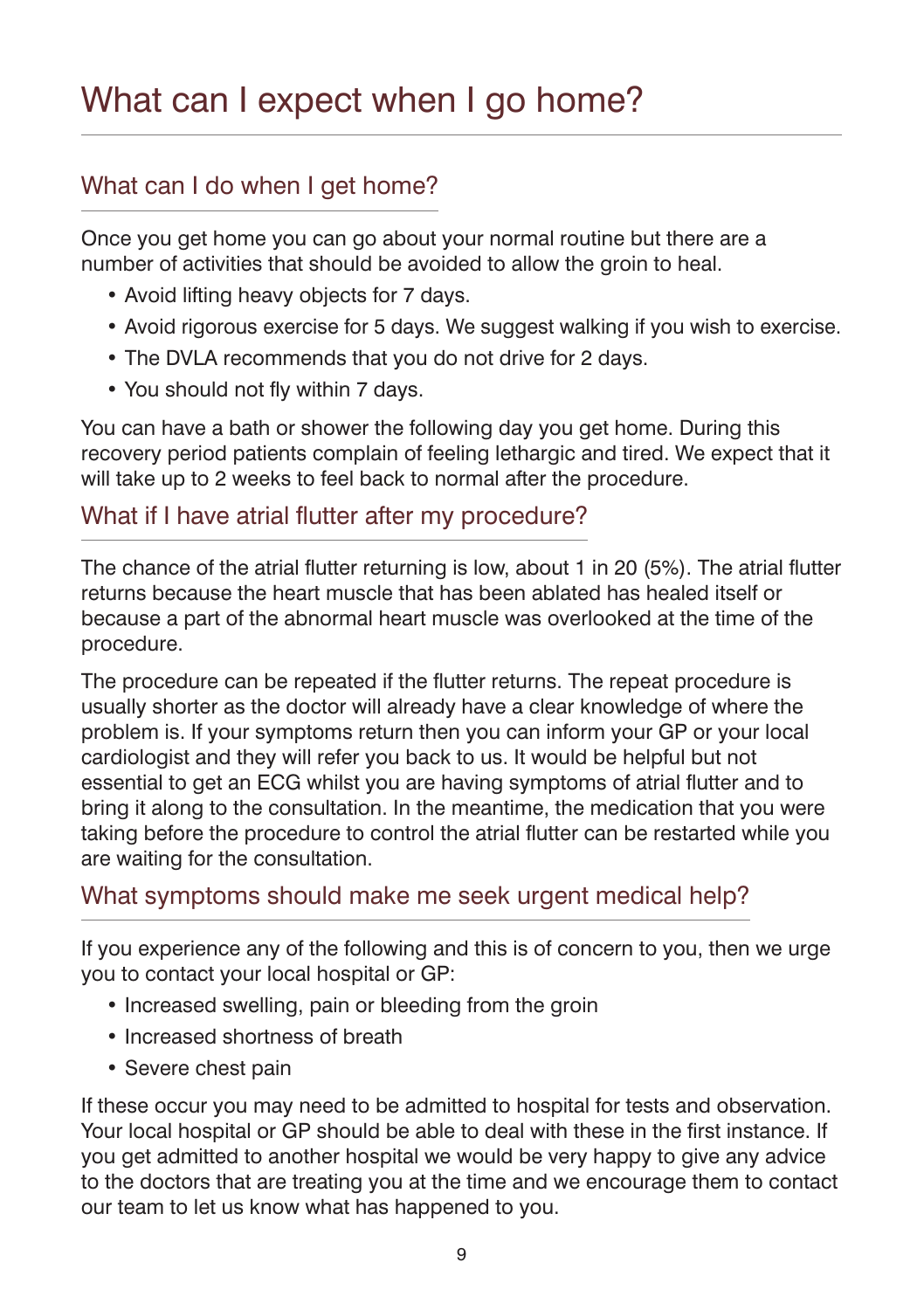# What are the possible complications of catheter ablation for atrial flutter?

Although this procedure can be considered a "keyhole" procedure, it involves the heart and unfortunately, sometimes things can go wrong. Common complications are not dangerous but can be uncomfortable for a period of time. Dangerous complications are rare. If something goes wrong you may need to stay in hospital for a few more days.

# Common but not dangerous complications

#### *Pain*

Pain in the centre of the chest can occur during the ablation as a result of the heat produced by the catheter. Usually this is adequately controlled by the pain medication given to you before and during the procedure. Pain in the chest can also start after the procedure and remain for a few days. This is because there may be inflammation around the heart caused by the ablation. The areas where the punctures were made can also be painful after the procedure. Pain after the ablation can be controlled with paracetamol or anti-inflammatory medication such as ibuprofen.

#### *Bleeding (haemorrhage)*

A small amount of blood oozing from the groin immediately after the procedure is common. Very rarely when the bleeding takes a little longer to stop we may need to push on the groin to stop the bleeding. By the time you are discharged the bleeding should have stopped.

### *Groin bruising and swelling (haematoma)*

Bruising is common because the anticoagulation medication makes the bleeding from the punctures in the groin take longer to stop. The bruise may increase in size after you have been discharged. If you have a large bruise then the whole thigh may become black and blue and look unsightly. It may take up to 3 weeks to improve or disappear and the bruising may change colour as time passes, usually to green and yellow. If you are worried about your bruise then contact your GP who will be able to advise you.

#### *Allergic reactions (anaphylaxis)*

During the procedure some patients may develop a rash from the medication or from the monitoring stickers that have been placed on the skin. If this happens then we can give you medication during the procedure to counteract the allergy.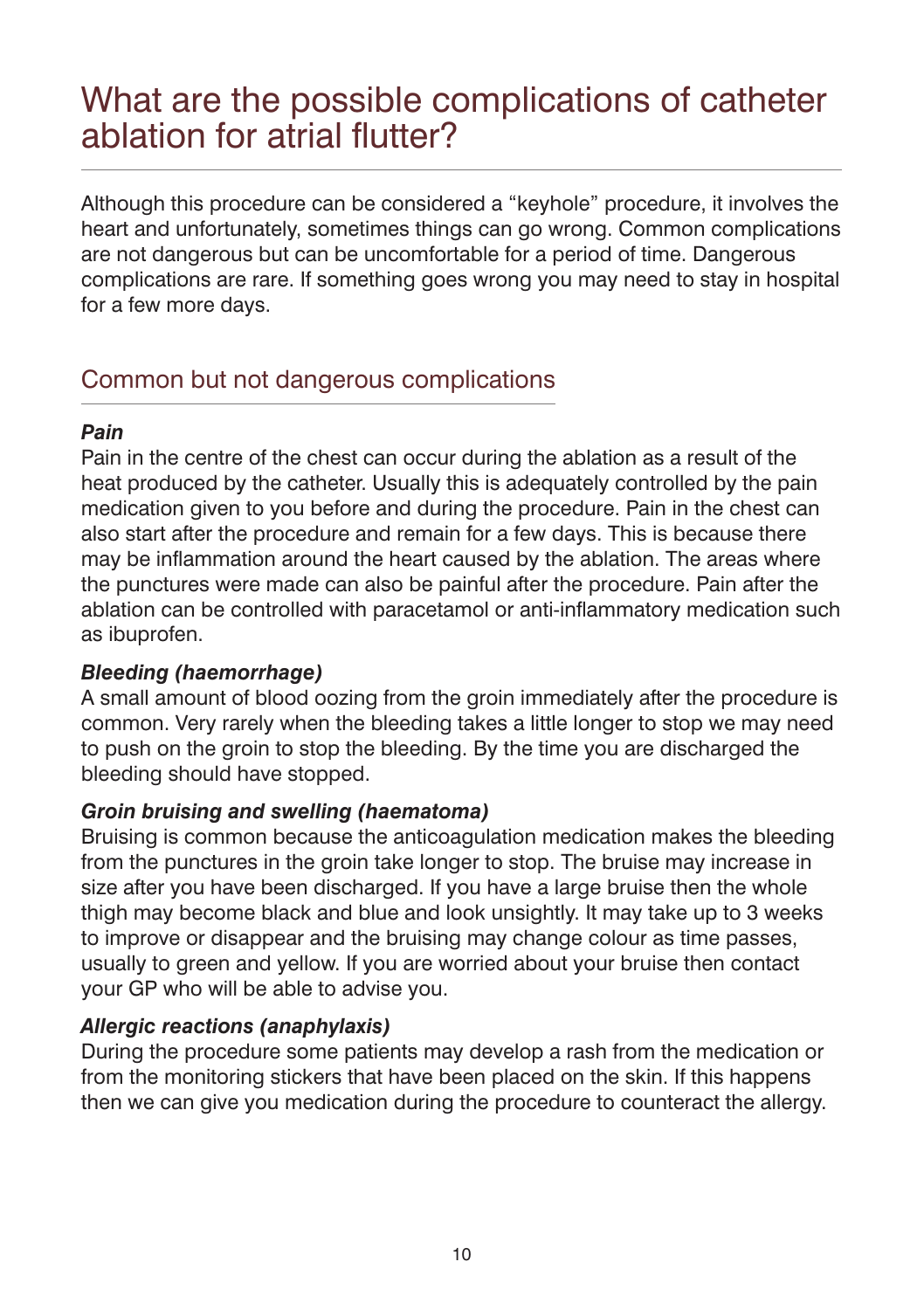# Uncommon but more serious complications

### *Groin problems (haematoma & false aneurysm)*

In about 1 in 200 (0.5%) of cases there is more bleeding than we would expect in the groin where we performed the punctures. We may need to place tight bandages or a pressure clamp to control the bleeding until it stops. This may be because the artery next to the vein was inadvertently punctured. The bleeding may also spread under the skin and form a blood clot making a lump under the skin. Very rarely an operation, in less than 1 in 1000 (0.1%) cases, is needed to repair the blood vessels in the groin. Although these groin problems are noticed and treated before you go home, a swelling can occur once you are back home. You will need to be seen by a doctor should this happen.

### *Blood around the heart (pericardial effusion)*

Sometimes blood leaks out of the heart through a puncture made by one of the catheters. The blood accumulates around the heart. If the puncture does not seal off spontaneously and the blood leak is large then the blood must be removed. A thin tube is introduced through the skin in the front of the chest using local anaesthetic and placed near the heart to drain the accumulated blood. This drain can be removed 24 to 48 hours later. Should we recognise that blood has leaked out during the ablation procedure we will insert the drain while you are asleep. In most cases we are able to complete the ablation despite this leak.

Occasionally the blood leak is noticed later when you are back on the ward and a drain will be inserted then. The risk of needing a drain around the heart is about 1 in 500 (0.2%).

### *Permanent pacemaker*

Rarely, during flutter ablation, the normal electrical system of the heart that controls the heartbeat becomes damaged. The electrical system may recover during the following days but in other cases implanting a pacemaker will be necessary to prevent the heart from beating too slowly. The risk of needing a pacemaker following flutter ablation is about 1 in 200 (0.5%).

### *Stroke*

This is a very rare complication during ablation of atrial flutter. It happens in less than 1 in 1000 (0.1%) cases and occurs because a small clot or a small bubble of air blocks the blood supply to a part of the brain. During the procedure small clots can form on the catheters or become dislodged from inside the heart. The clots travel in the blood circulation to the brain.

Should you develop a stroke, in most cases, it will get better within 24 hours to a week. However, it can have permanent effects such as reduced mobility on the one side of the body or difficulty with speech. In some cases it may lead to coma or even death. If a stroke occurs we will ask stroke specialists to help with your treatment and recovery.

### *Death*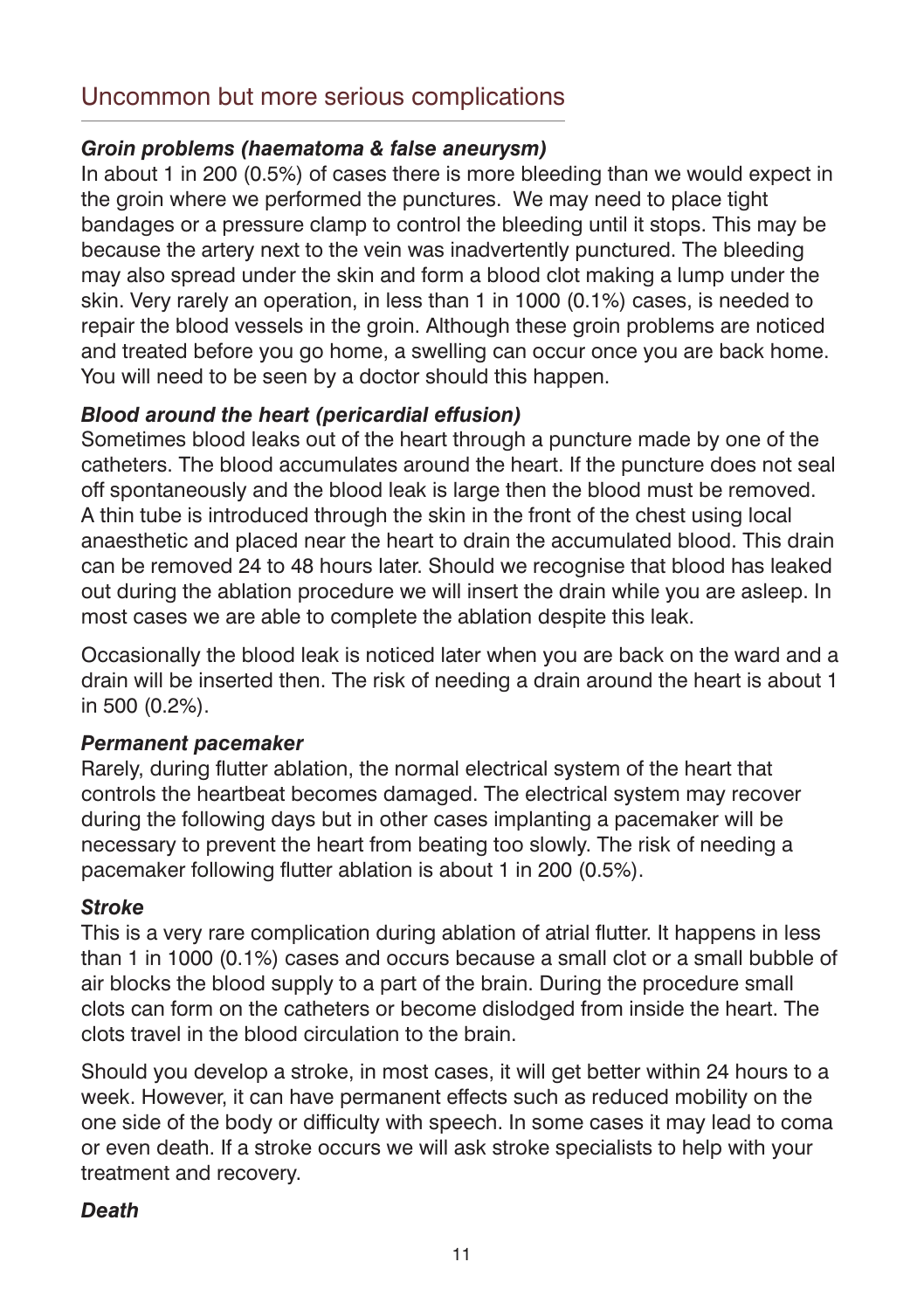The risk of dying from this procedure or from one of the above complications is less than 1 in 10 000 (0.01%). Although all the complications can be treated, in very rare cases the treatment may not be successful.

# Making comments or complaints

We hope that you have no cause for complaint during your stay at the Priory Hospital in Birmingham, however, should you have any problems please do not hesitate to tell the nurse, and we will try to resolve the matter there and then.

# Our Consultants

The Birmingham Heart Rhythm Group is a team of four heart consultants specialising in treating abnormal heart rhythms, based at the BMI Priory Hospital in Edgbaston, Birmingham.





*Dr Michael Griffith Dr Howard Marshall Dr Mauro Lencioni Dr Jospeh De Bono*